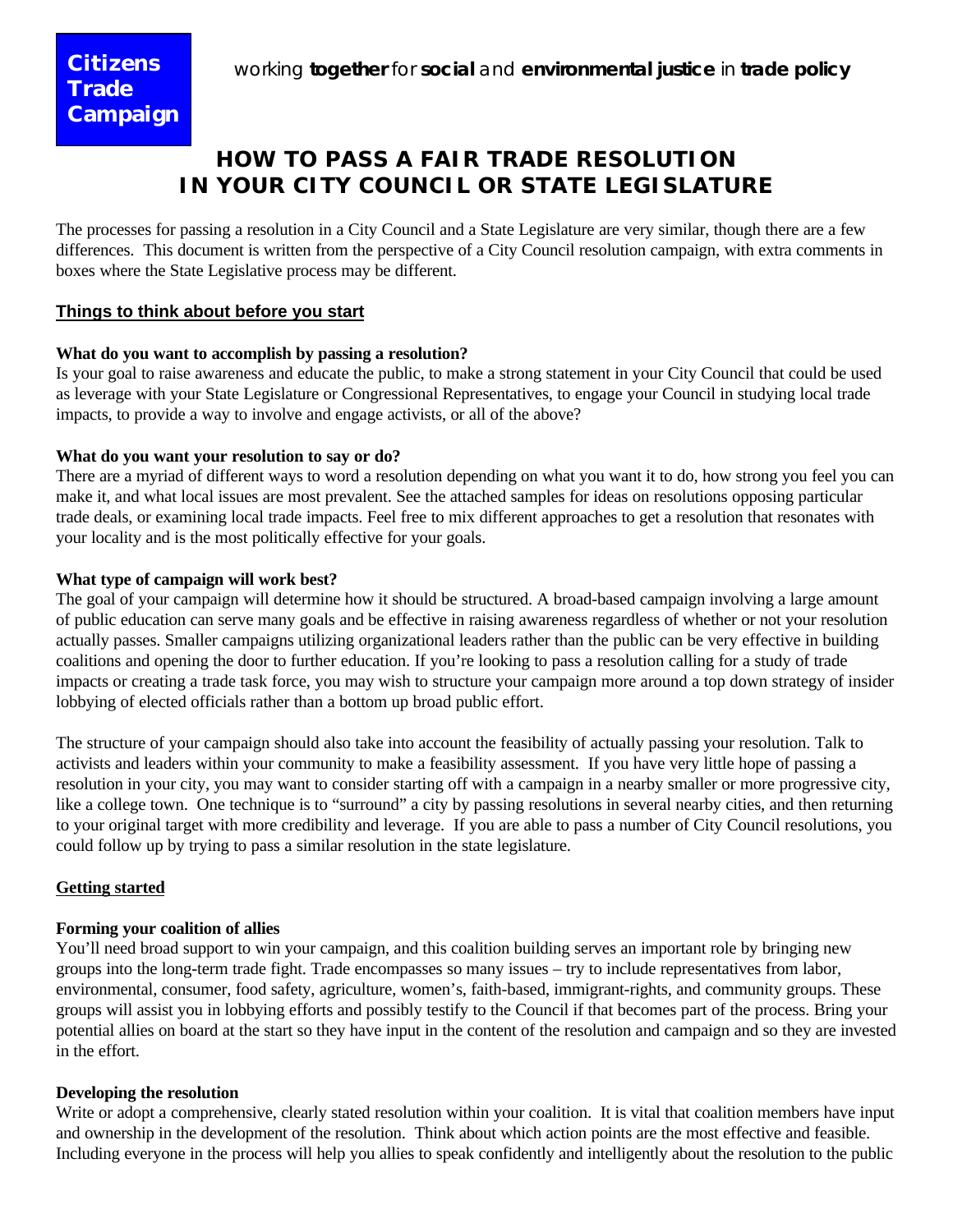and elected officials they are trying to influence. Once the resolution has been created, create a plan and timeline for its passage.

# **Researching your targets**

Learn about the Council and its Members. What are the dynamics in the Council? Who is most influential? What are the Members' voting records? What issues are of most concern to them? What committees do they serve on? What constituencies do they represent? Determine how to pitch the resolution through the filter of the City Councilor's interests. Present the issues by building on what the Member already knows and is interested in, rather than giving him or her something entirely new.

What local laws or regulations are threatened by new trade and investment agreements? Research whether your city has a living wage law, an anti-sweatshop procurement policy, purchasing preferences for minority or women owned businesses or recycled products, or any other kind of legislation that could be challenged

**In your State Legislature** If your State Legislature does not have web archive, the Secretary of State may be able to help with this research.

by WTO and FTAA rules. Your City Council may have a web archive to help with this research. Leaders of local labor, environmental, and community groups and receptive Council Members can also be a resource.

# **Cultivating your main sponsor**

You will need someone to introduce the resolution and to keep you in the loop throughout the process. Does anyone in your coalition have a relationship with someone on the City Council? Do you know anyone who knows someone with a connection who could be brought into the effort? If you are not able to identify a preexisting relationship, look at past voting records to identify potentially receptive Members.

Once you have identified a Member who you would like to introduce the resolution, have a meeting with him or her and your coalition members to present the idea and the sample resolution. Discuss the contents, focusing on local trade impacts

and the way in which trade agreements threaten local control. Offer to adjust the language of the resolution based on the Council Member's input. The less work you make for the Council Member, the more likely they are to be supportive. Make sure your potential sponsor knows that you will do the groundwork for the campaign and that you have grassroots capacity. Reassure them that this in not a big commitment for them.

# **In your State Legislature**

• The process to pass a resolution is longer. It will need to pass through committees. Talk to the staff of your champion Senator or Representative to learn more about the committee structure – it varies between states.

Mention mainstream organizations such as the NAACP,

associations such as the National League of Cities, and other state and local governmental bodies that have passed resolutions or taken a stand for fair trade. Try to give the Council Member a sense of political cover - that they are not going out on a limb and that there are other elected officials that support this position as well.

# **Gaining support and visibility**

#### **Lobbying the Council**

Set up meetings with other Council Members to lobby for their support. A number of well informed and influential coalition members should attend and be prepared to discuss specific areas of expertise. Make sure you bring an information

packet to leave with each Council Member. Include articles on local trade impacts and resolutions and statements from relevant organizations.

You should also set up meetings with the Mayor, City Manager, City Clerk, City Attorney, City Health Officer or whomever else might influence the passage of the resolution, depending on the structure of your City Council. City staffers often have a good deal of influence, so be sure to include them in the process.

#### **In your State Legislature**

- Your Senator and Representative's staff are key. When approaching a Member, ask to speak with the staff person who deals with international trade, labor, agriculture. or the environment. Be prepared to present issues as they relate to the staffer's area of work.
- Talk to the member and their staff about the National Conference of State Legislatures and its resolution on trade**.**